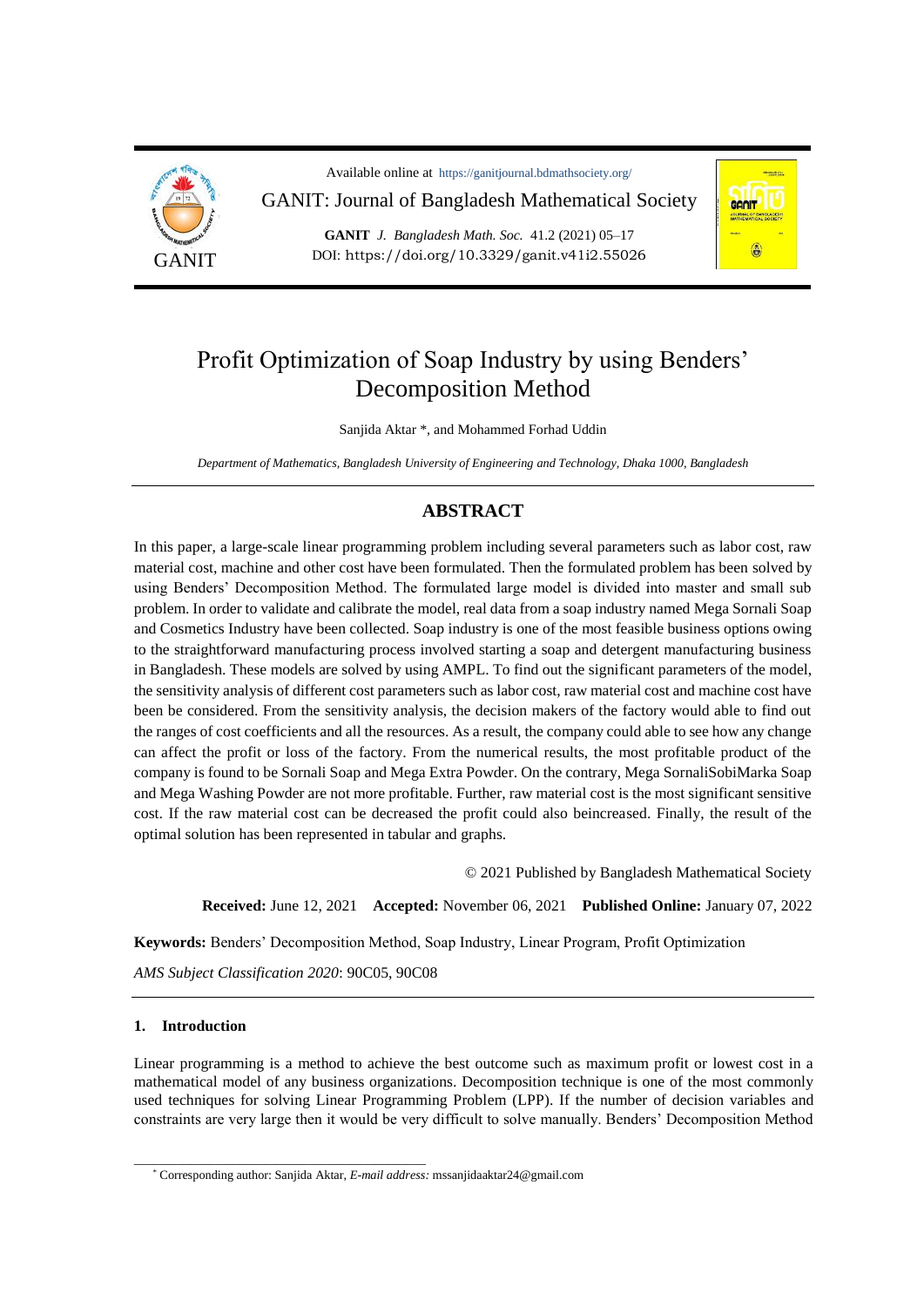(BDM) is a solution method for solving certain large-scale optimization problems that have special block structure.

In literature, [1] introduced a decomposition algorithm for linear programming. [2] Explained a method of decomposition for integer programs. [3] reported the partitioning procedures for solving mixed variables programming problems.[4] presented an integer programming algorithm for vehicle routing problem involving capacity and distance restrictions. They derived exact solutions for problems involving up to sixty cities. [5] Established decomposition-based pricing model for solving a large-scale MILP for an integrated fishery. They described how a fishery manager can schedule fishing trawlers to determine when and where they should go and return their caught fish to the factory. The authors of [6] presented technique for solving large nonconvex water resources management models using generalized BDM. Then [7] developed a decomposition algorithm for the design of a no simultaneous capacitated evacuation tree network. Vendor-Bayer coordination and supply chain optimization with deterministic demand function was analyzed by [8].

A mixed-integer programming techniques for decomposing IMRT fluency maps using rectangular apertures had explained by [9]. They studied the problem of minimizing the number of rectangles (and their associated intensities) necessary to decompose such a matrix. They proposed an integer programming-based methodology for providing lower and upper bounds on the optimal solution and demonstrate the efficacy of their approach on clinical data. In [10], the authors implemented the Dantzig-Fulkerson-Johnson algorithm for large travelling salesman problems. An algorithm is described for solving large-scale instances of the Symmetric Travelling Salesman Problem (STSP) to optimality. [11] Showed a Benders' decomposition algorithm for the single allocation hub location problem under congestion. The single allocation hub location problem under congestion is addressed in this article. Then a very efficient and effective generalized Benders decomposition algorithm is deployed, enabling the solution of large-scale instances in reasonable time. An approach for the locomotive and car assignment problem using Benders' Decomposition illustrated in [12]. One of the problems faced by rail transportation companies is to optimize the utilization of the available stock of locomotives and cars. They described a decomposition method for the simultaneous assignment of locomotives and cars in the context of passenger transportation.

This paper proposes an optimal formulation optimization model for Soap industry. To formulate a linear programming model that would suggest a viable product-mix to ensure optimum profit for company. This study minimizes the production cost and find out various types of effects of parameters in production period. In addition, find out the significant constraints of the company regarding cost and resources. The formulated model soles by BD method using Mathematical Programming Language (AMPL). The solution of the problem discusses briefly and carries out the optimal product for the industry.

The paper is structured as follows: in Section 2, the adaptation of the BD model for the Soap industry formulation is described and a Linear programming problem is developed, aiming at the maximization of profit. In Section 3, an effect of the model with solution and findings is worked out. Finally, Section 4 concludes the paper, highlighting the main results and introducing some research challenges for the future.

2. Formulation of the problem

In this section, it will be developed a mathematical model from this data which will be resulting into a large LPP and by applying the solving procedure of LPP and by applying the solving procedure of LPP in its production planning. It will be tried to identify its desired production rate and to answer some questions that may arise when thinking about the profit. It will be showed the impact of LPP in business planning. To understand the effect of several parameters and the profit, we propose a mathematical model that can predict the significant parameters.

A standard form of a Linear Program is:

Maximize  $z = c^T x$ 

Subject to Constraints:  $Ax \leq b$ 

 $x \geq 0$ ,

Where  $c \in \mathbb{R}^n$ ,  $b \in \mathbb{R}^m$  are given vectors and  $A \in \mathbb{R}^{m \times n}$  is a matrix.

The following table show the decision variables and their descriptions.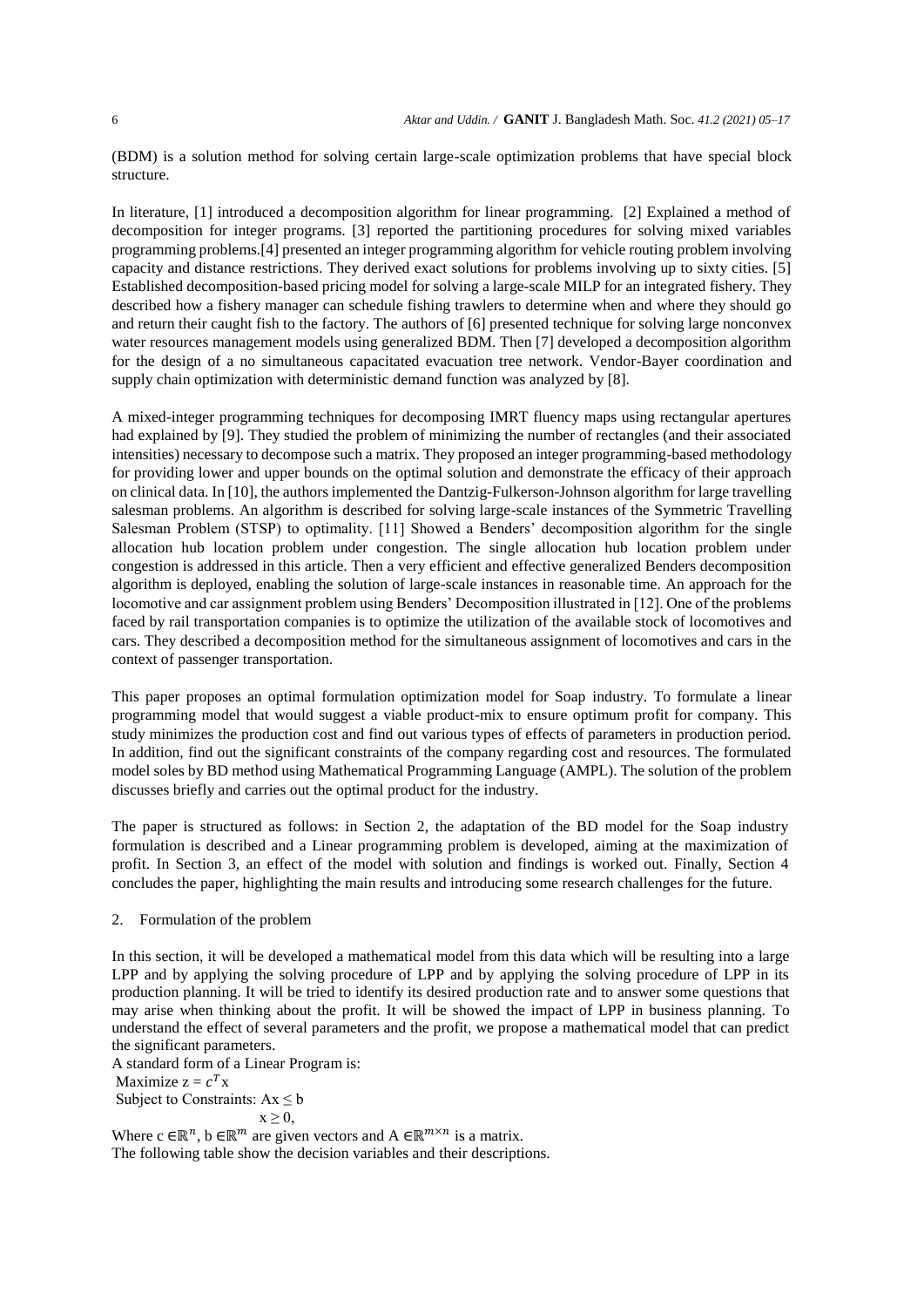Table 2.1: List of the parameters involved in the model

| Parameters | Description                                      |  |
|------------|--------------------------------------------------|--|
| $X_1$      | The unit of Mega SornaliSobiMarka Soap (250g).   |  |
| $X_2$      | The unit of SornaliBati Soap (175g).             |  |
| $X_3$      | The unit of Sornali Soap 2015 (500g).            |  |
| $X_4$      | The unit of Sornali Soap (250g).                 |  |
| $X_5$      | The unit of Mega Sornali Full Marka Soap (250g). |  |
| $X_6$      | The unit of Mega Washing Powder (25g).           |  |
| $X_7$      | The unit of Mega Washing Powder (200g).          |  |
| $X_8$      | The unit of Mega Washing Powder (500g).          |  |
| $X_9$      | The unit of Mega Extra Powder (200g).            |  |
| $X_{10}$   | The unit of Mega Extra Powder (500g).            |  |

General mathematical form of our proposed problem as the following:

$$
Maximize, Z = \sum_{n=1}^{10} C_n X_n
$$

Subject to constraints,

$$
\sum_{n=1}^{10} \boldsymbol{B}_n^1 X_n \leq \boldsymbol{b}_1
$$
  

$$
\sum_{n=1}^{10} \boldsymbol{B}_n^2 X_n \leq \boldsymbol{b}_2
$$
  

$$
\sum_{n=1}^{10} \boldsymbol{B}_n^3 X_n \leq \boldsymbol{b}_3
$$
  

$$
0 \leq X_n \leq \alpha_i
$$

Where  $b1$ ,  $b2$  and  $b3$  are available labour cost, machine and other cost and raw material cost.  $\alpha_i$  are lower and upper bound of different products.

To solve the above problem real-life data has been collected from a company named Mega Sornali Soap and Cosmetics Industries Ltd. It was established in 2015. This company produces five types of soap, three types of lemon powder and two types of mega extra powder.

In Table 2.2, presents the different types of per unit raw materials cost. Table 2.3, shows per unit raw materials cost to produce Lemon Detergent Powder. Table 2.4, display per unit raw materials cost to produce Extra Detergent Powder.

| No. | Name                | Cost (TK)/Kg |
|-----|---------------------|--------------|
| 01. | Silicate            | 14           |
| 02. | Palm Oil            | 76           |
| 03. | Palm Pati           | 80           |
| 04. | <b>Rice Pati</b>    | 54           |
| 05. | Palm Stearing       | 80.50        |
| 06. | Soybean             | 48.50        |
| 07. | Caustic Soda        | 32           |
| 08. | S.L.S.(Foam Powder) | 290          |
| 09. | Perfumed            | 1000         |
| 10. | Colour              | 1000         |

Table 2.2: Different types of raw materials cost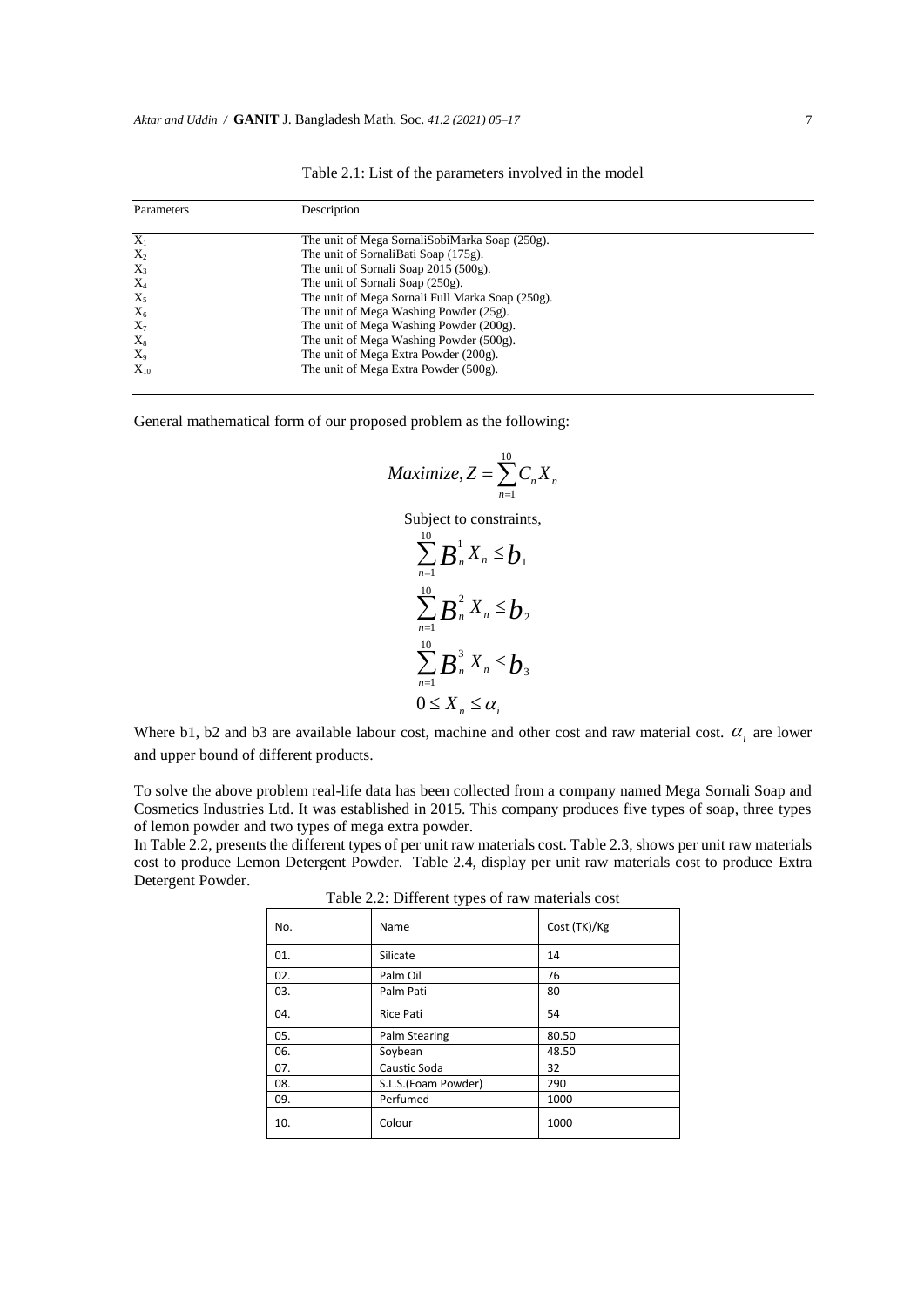| No. | Name             | Cost (TK)/Kg |
|-----|------------------|--------------|
| 01. | Dolomite         | 5            |
| 02. | Global Salt      | 12           |
| 03. | Calcium Carbonet | 15           |
| 04. | Soda             | 32           |
| 05. | Lapsa (Foam)     | 125          |
| 06. | Colour           | 4000         |
| 07. | Perfume          | 1000         |

Table 2.3: Raw Materials to produce Lemon Detergent Powder

Table 2.4: Raw materials to produce Extra Detergent Powder

| No. | Name               | Cost(TK)/Kg |
|-----|--------------------|-------------|
| 01. | Limestone          | 7           |
| 02. | Soda               | 32          |
| 03. | Calcium Carbonet   | 15          |
| 04. | <b>Global Salt</b> | 12          |
| 05. | Lapsa              | 125         |
| 06. | Sky White          | 300         |
| 07. | S. Perkel          | 55          |
| 08. | Perfume            | 1000        |

# Table 2.5: Selling Price of Soap

| No. | Name                         | Quantity(g) | Selling Prices Per<br>piece (TK) |
|-----|------------------------------|-------------|----------------------------------|
| 01. | Mega Sornali Sobi Marka Soap | 250         | 11.66                            |
| 02. | SornaliBati Soap             | 175         | 6.50                             |
| 03. | Sornali 2015                 | 500         | 20                               |
| 04. | Sornali Soap                 | 250         | 10.41                            |
| 05. | Mega Sornali Full Marka      | 250         | 8.33                             |

Table 2.6: Selling Price of Lemon Powder

| No. | Name | Quantity(g)         | Selling Prices Per piece |      |
|-----|------|---------------------|--------------------------|------|
|     |      |                     |                          | (TK) |
|     |      |                     |                          |      |
|     | 01.  | Mega Washing Powder | 25                       | 2.5  |
|     | 02.  | Mega Washing Powder | 200                      | 6.86 |
|     | 03.  | Mega Washing Powder | 500                      | 14   |

# Table 2.7: Selling Price of Mega Extra Powder

| No.<br>Name | Quantity(g) | Selling Prices Per piece |
|-------------|-------------|--------------------------|
|-------------|-------------|--------------------------|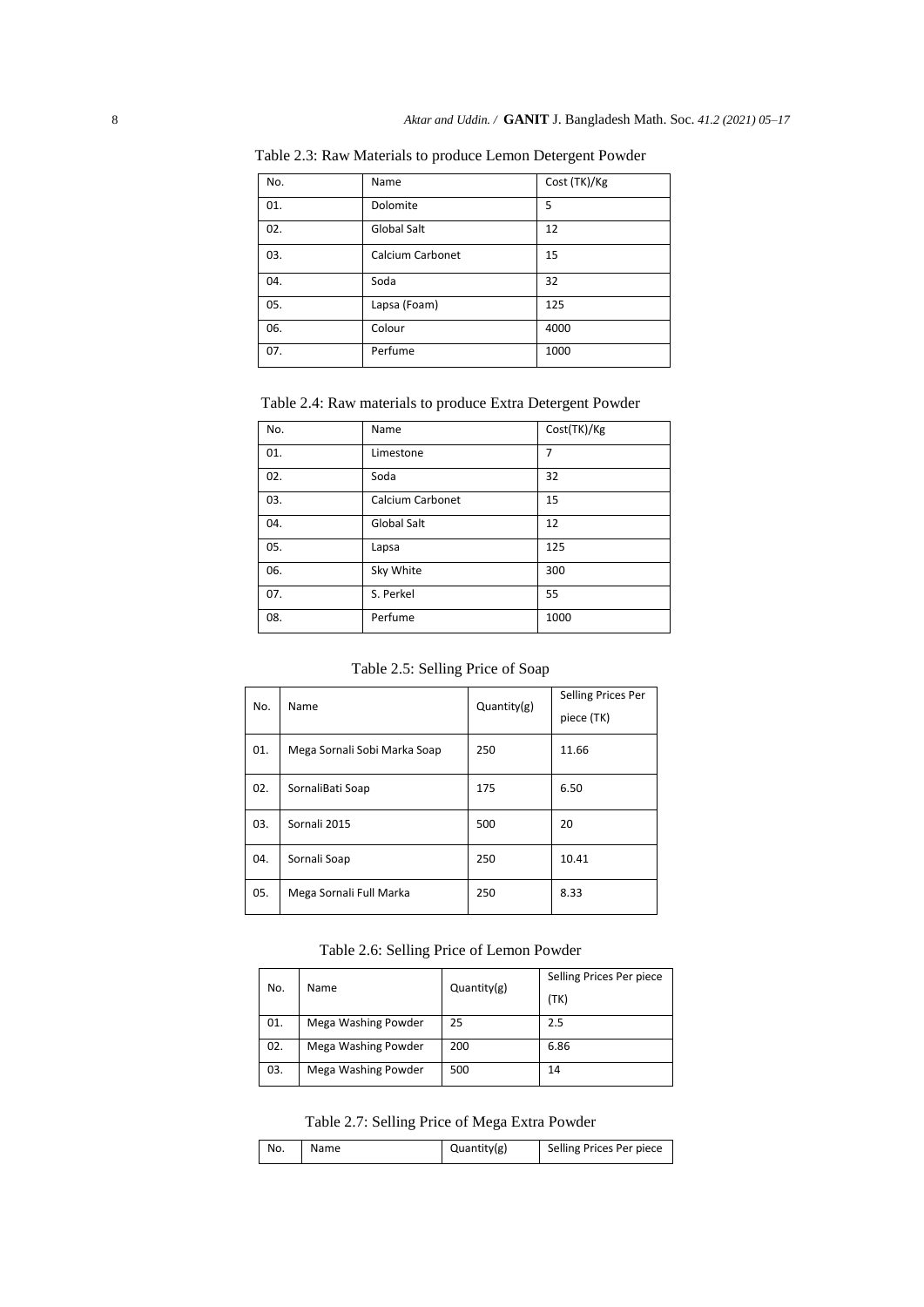|     |                   |     | (TK)  |
|-----|-------------------|-----|-------|
| 01. | Mega Extra Powder | 200 | 10.32 |
| 02. | Mega Extra Powder | 500 | 20    |

| No. | Name                         | Price  |
|-----|------------------------------|--------|
| 01. | Mixer Machine                | 210000 |
| 02. | Sipter Machine               | 100000 |
| 03. | Packing Machine (Mini)       | 150000 |
| 04. | Packing Machine (250g, 500g) | 300000 |

Table 2.8: Price of machine

| Table 2.9: Salary Structure |  |
|-----------------------------|--|
|-----------------------------|--|

| Post                       | Salary monthly (TK) |
|----------------------------|---------------------|
| <b>Mechanical Engineer</b> | 15000               |
| Manager                    | 10000               |
| Electrician                | 8000                |
| Fueling                    | 9500                |
| Sweeper                    | 5000                |
| Machine Operator           | 5000                |

| Country | Brand               |
|---------|---------------------|
| Bhutan  | Limestone, Dolomite |
| India   | Lapsa               |
| Taiwan  | Foam Powder         |

#### Table 2.11: Other cost

| Purpose                   | Cost (TK) |
|---------------------------|-----------|
| Oil                       | 2250      |
| Tools                     | 3000      |
| Electric Motor (5 pieces) | 9000      |
| Total                     | 14250     |

In Table 2.5, represents the selling price of various companies of per unit soap. Table 2.6, defines the selling price of different types of Lemon Powder. Table 2.7, denotes the selling price of different types of Mega Extra Powder. Table 2.8, describes various types of machine price. Table 2.9, represents the salary of various employers. Table 2.10, denotes the some brands of foreign material. Finally, Table 2.11; ensure other cost to produce different types of soap. The following Table 2.12 shows the information of different soaps and their raw materials cost, labor cost and machine and other cost that has obtained the previous primary data described in Table 2.11.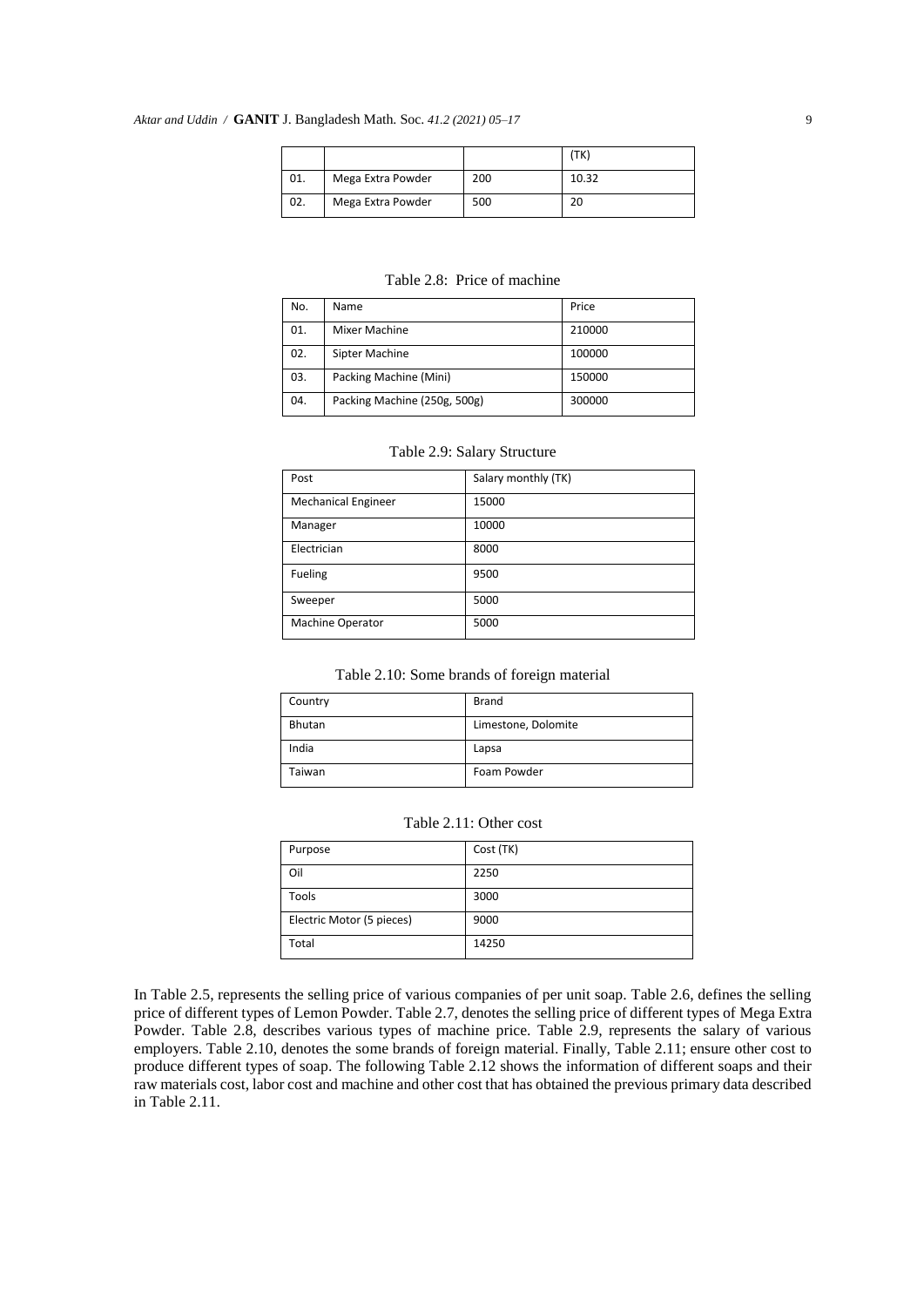| Variable       | Labor cost $B^1_n$ | Machine and other<br>cost $B_n^2$ | Raw material<br>$\cos t B_n^3$ | Profit for each variable |
|----------------|--------------------|-----------------------------------|--------------------------------|--------------------------|
| $X_1$          | 0.236              | 0.054                             | 8.644                          | 2.725                    |
| $\mathbf{X}_2$ | 0.295              | 0.068                             | 3.447                          | 2.69                     |
| $X_3$          | 0.295              | 0.065                             | 11.991                         | 7.649                    |
| $X_4$          | 0.268              | 0.055                             | 6.818                          | 3.269                    |
| $X_5$          | 0.322              | 0.067                             | 5.278                          | 2.663                    |
| $X_6$          | 0.163              | 0.029                             | 2.0                            | 0.308                    |
| $X_7$          | 0.271              | 0.062                             | 3.81                           | 2.717                    |
| $X_8$          | 0.295              | 0.075                             | 7.5                            | 6.13                     |
| $X_9$          | 0.236              | 0.06                              | 6.4                            | 3.62                     |
| $X_{10}$       | 0.3                | 0.1                               | 13.33                          | 6.26                     |

Table 2.12: Product wise cost and profit

According to the above data the LPP problem for the Mega Sornali Soap and Cosmetics Industries Ltd is formulated as follows.

The objective function of the LPP model is:

Maximize,

 $Z = 2.725X_1 + 2.69X_2 + 7.649X_3 + 3.269X_4 + 2.663X_5 + 0.308X_6 + 2.717X_7$  $+6.13X_{\rm g} + 3.62X_{\rm g} + 6.26X_{\rm 10}$ 

Subject to:

$$
0.236X_1 + 0.295X_2 + 0.295X_3 + 0.268X_4 + 0.322X_5 + 0.163X_6 + 0.271X_7
$$
  
+0.295 X<sub>8</sub> + 0.236X<sub>9</sub> + 0.3X<sub>10</sub> ≤ 60000 (2.1)

$$
0.054X_1 + 0.068X_2 + 0.065X_3 + 0.055X_4 + 0.067X_5 + 0.029X_6 + 0.062X_7
$$
  
+0.075 X<sub>8</sub> + 0.06X<sub>9</sub> + 0.1X<sub>10</sub> ≤ 850000 (2.2)

$$
8.644X_1 + 3.447X_2 + 11.991X_3 + 6.818X_4 + 5.278X_5 + 2.0X_6 + 3.81X_7
$$
  
+7.5X<sub>8</sub> + 6.4X<sub>9</sub> + 13.33X<sub>10</sub> ≤ 10000000 (2.3)

$$
0 \le X_1 \le 25000\tag{2.4}
$$

$$
0 \le X_2 \le 20000\tag{2.5}
$$

$$
0 \le X_3 \le 20000\tag{2.6}
$$

$$
0 \le X_4 \le 22000\tag{2.7}
$$

$$
0 \le X5 \le 18000 \tag{2.8}
$$

$$
0 \le X_6 \le 35000\tag{2.9}
$$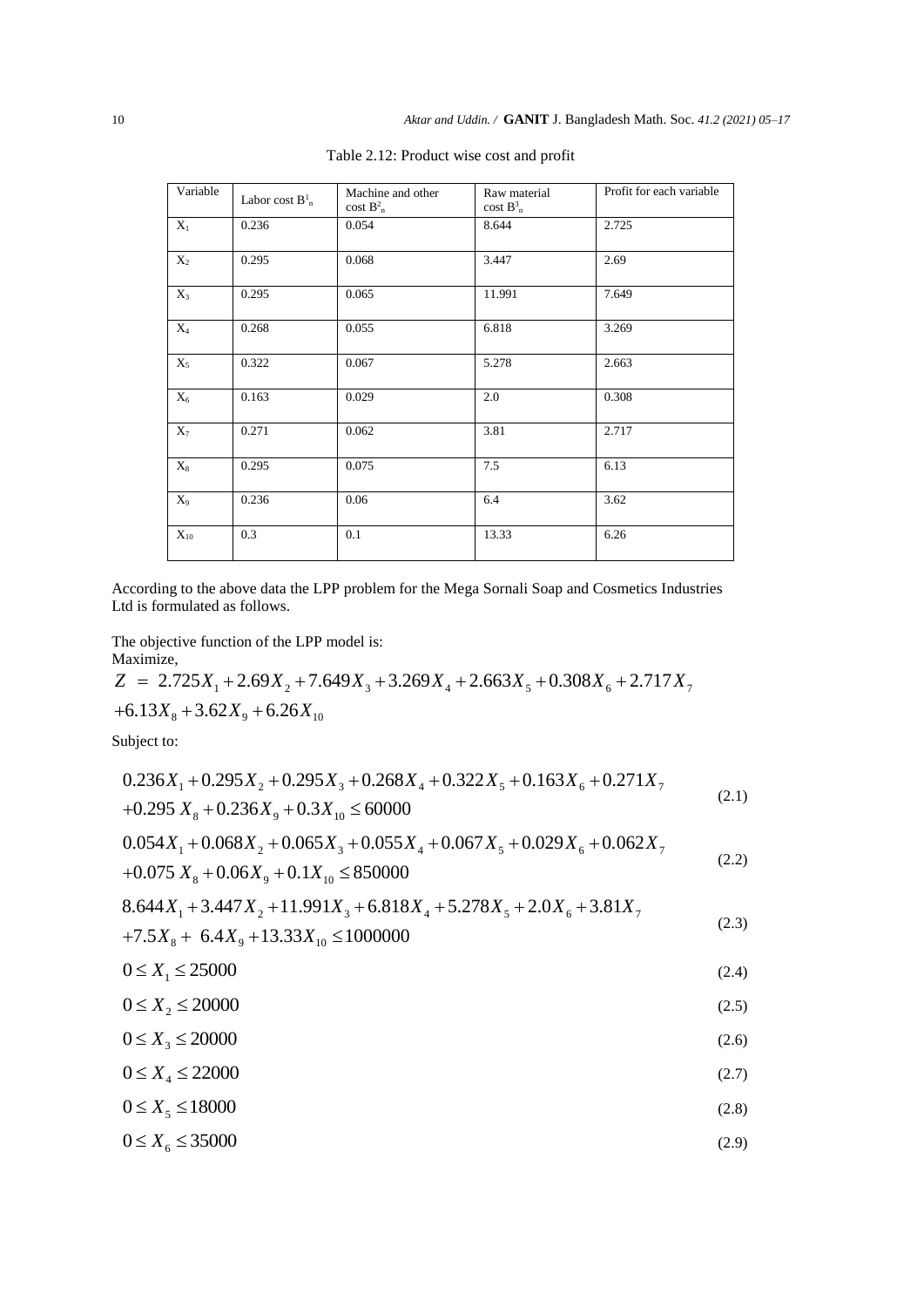*Aktar and Uddin /* **GANIT** J. Bangladesh Math. Soc. *41.2 (2021) 05–17* 11

$$
0 \le X_{\gamma} \le 21000 \tag{2.10}
$$

$$
0 \le X_s \le 20000\tag{2.11}
$$

$$
0 \le X_{9} \le 25000 \tag{2.12}
$$

$$
0 \le X_{10} \le 20000 \tag{2.13}
$$

Where, the objective function is to maximize the total profit where the coefficients are the profit of each product, equation (2.1) describes the labour cost where the coefficients are the labor cost required for each product. Equation (2.2) illustrates the machine cost where the coefficients are the cost of machine required for each product. Equation (2.3) represents other cost that includes tax, interest, electricity bill, fix cost etc. and the coefficients are the cost required for product production. In this study raw material cost are included with other cost that associate to the company to produce above ten products. Equations (2.4) to (2.13) are lower bound and upper bound of different products. These are the boundary constraints that illustrate the limit of the production amount of ten soaps.

#### *2.1 Optimal solution by Bender Decomposition*

In this subsection master problem is expressed. The master problems of Bender Decomposition method are as follows:

Master Problem: Maximize,  $M = 2.725X_1 + 2.69X_2 + 7.649X_3 + 3.269X_4 + 2.663X_5$ 

Subject to:

| $0 \le X_1 \le 25000$     | (2.1.1) |
|---------------------------|---------|
| $0 \le X_2 \le 20000$     | (2.1.2) |
| $0 \leq X_3 \leq 20000$   | (2.1.3) |
| $0 \le X_{A} \le 22000$   | (2.1.4) |
| $0 \leq X_{5} \leq 18000$ | (2.1.5) |

#### *a. Primal sub-problem*

In this subsection primal sub-problem is generated. The primal sub-problem of Bender Decomposition method are as follows

Maximize, 
$$
P = 0.308X_6 + 2.717X_7 + 6.13X_8 + 3.62X_9 + 6.26X_{10}
$$

Subject to:

$$
0.163X_6 + 0.271X_7 + 0.295X_8 + 0.236X_9 + 0.3X_{10}
$$
  
\n
$$
\leq 60000 - 0.236X_1 - 0.295X_2 - 0.295X_3 - 0.268X_4 + 0.322X_5
$$
  
\n
$$
0.029X_6 + 0.062X_7 + 0.075X_8 + 0.06X_9 + 0.1X_{10}
$$
  
\n
$$
\leq 850000 - 0.054X_1 - 0.068X_2 - 0.065X_3 - 0.055X_4 - 0.067X_5
$$
\n(2.2.2)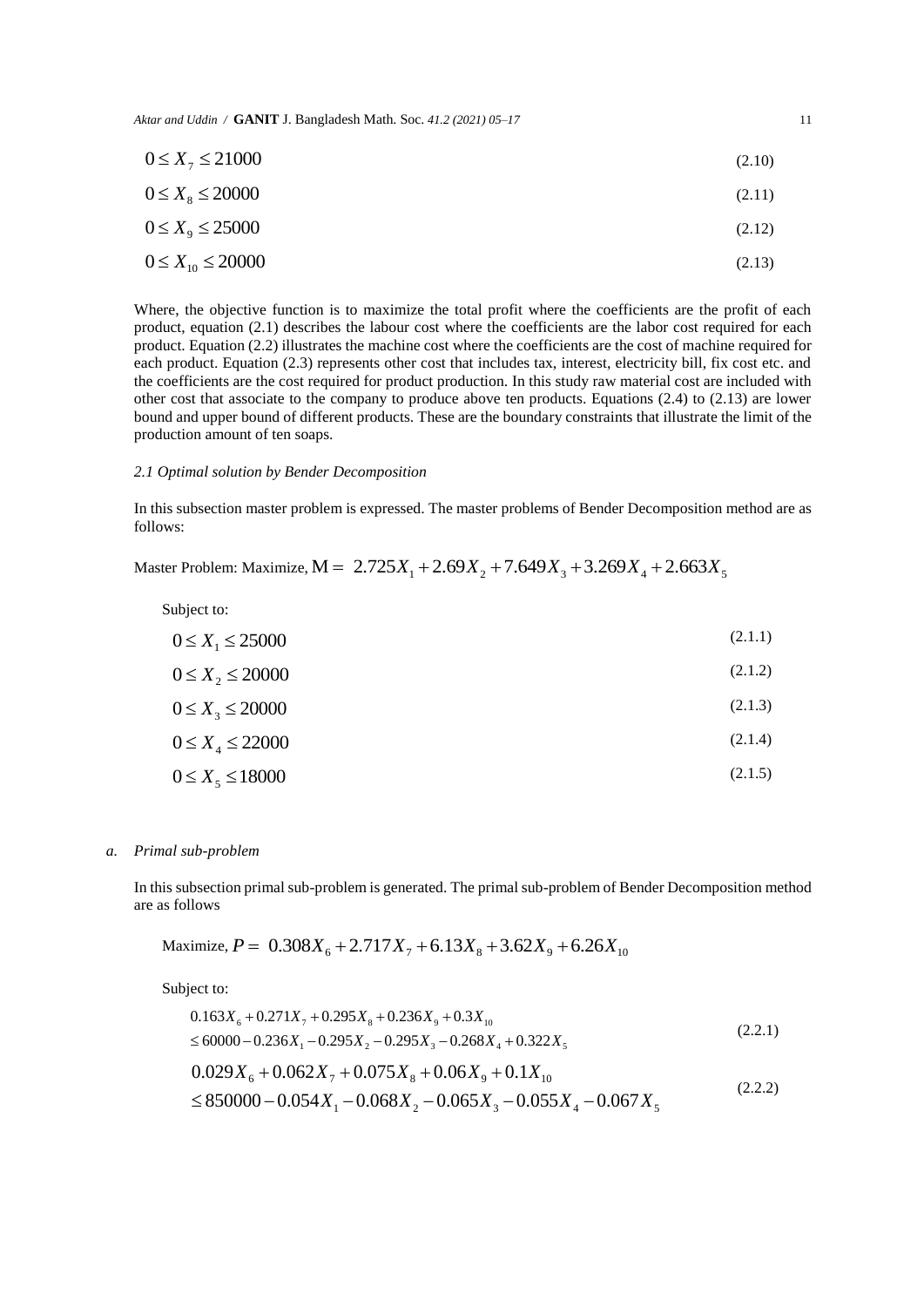$$
2.0X_6 + 3.81X_7 + 7.5X_8 + 6.4X_9 + 13.33X_{10}
$$
  
\n
$$
\le 1000000 - 8.644X_1 - 3.447X_2 - 11.991X_3 - 6.818X_4 - 5.278X_5
$$
\n(2.2.3)

$$
0 \le X_6 \le 35000 \tag{2.2.4}
$$

$$
0 \le X_7 \le 21000 \tag{2.2.3}
$$

$$
0 \le X_s \le 20000 \tag{2.2.4}
$$

$$
0 \le X_{9} \le 25000 \tag{2.2.5}
$$

$$
0 \le X_{10} \le 20000 \tag{2.2.6}
$$

#### *2.3 Dual sub-problem*

and a state

Considering the data and above formation the dual problem can be derived as follows:

Minimize, 
$$
D = \lambda_1 (60000 - 0.236X_1 - 0.295X_2 - 0.295X_3 - 0.268X_4 + 0.322X_5)
$$
  
\n $+ \lambda_2 (850000 - 0.054X_1 - 0.068X_2 - 0.065X_3 - 0.055X_4 - 0.067X_5)$   
\n $+ \lambda_3 (1000000 - 8.644X_1 - 3.447X_2 - 11.991X_3 - 6.818X_4 - 5.278X_5)$   
\n $+ 35000\lambda_4 + 21000\lambda_5 + 20000\lambda_6 + 25000\lambda_7 + 20000\lambda_8$   
\n $= \lambda_1 (60000 - 0.236 * 25000 - 0.295 * 20000 - 0.295 * 20000 - 0.268 * 22000 - 0.322 * 18000)$   
\n $+ \lambda_2 (850000 - 0.054 * 25000 - 0.068 * 20000 - 0.06520000 - 0.055 * 22000 - 0.067 * 18000)$   
\n $+ \lambda_3 (1000000 - 8.644 * 25000 - 3.447 * 20000 - 11.991 * 20000 - 6.818 * 22000 - 5.278 * 18000)$   
\n $+ 35000\lambda_4 + 21000\lambda_5 + 20000\lambda_6 + 25000\lambda_7 + 20000\lambda_8$   
\n $= 30600\lambda_1 + 843600\lambda_2 + 9230660\lambda_3 + 35000\lambda_4 + 21000\lambda_5 + 20000\lambda_6 + 25000\lambda_7 + 20000\lambda_8$ 

Subject to:

$$
0.163\lambda_1 + 0.029\lambda_2 + 2.06\lambda_3 + \lambda_4 \ge 0.308
$$
\n(2.3.1)

$$
0.163\lambda_1 + 0.029\lambda_2 + 2.06\lambda_3 + \lambda_4 \ge 0.308
$$
\n
$$
0.271\lambda_1 + 0.062\lambda_2 + 3.81\lambda_3 + \lambda_5 \ge 2.717
$$
\n(2.3.2)

$$
0.295\lambda_1 + 0.075\lambda_2 + 7.5\lambda_3 + \lambda_6 \ge 6.13\tag{2.3.3}
$$

 $0.236\lambda_1 + 0.06\lambda_2 + 6.49\lambda_3 + \lambda_7 \geq 3.62$ (2.3.4)

$$
\text{All } \lambda_i \ge 0 \tag{2.3.5}
$$

#### 3. Solution and results discussion

The formulated LPP has been solving using AMPL. The program consists of three parts: model file, data file and run file. After developing a model file, it must arrange a data file according to the model file. Both the model and related data file must be called in command file with proper codes. Then to obtain the output of the problem it must call command in AMPL. Then the solution can be found by run file using solver CPLEX.

After solving the LP formulated in previous section the maximum profit is obtained: 623195.5866 and the following Table 3.1 shows the values of the estimated parameters.

Table 3.1: Estimated values of the parameters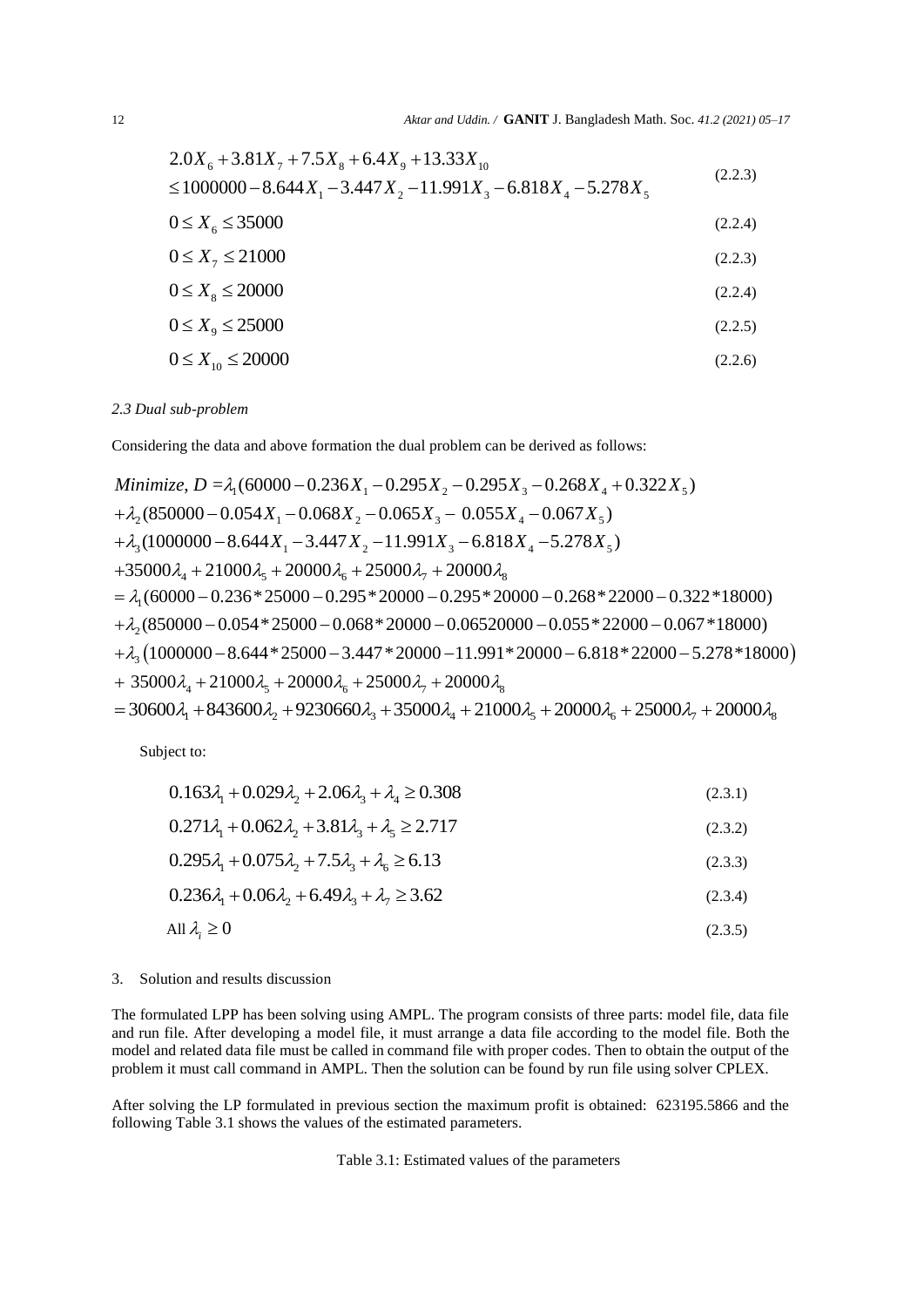| Parameter         | Values   |  |
|-------------------|----------|--|
| $X_1$             | $0.00\,$ |  |
| $\mathbf{X}_2$    | 20000    |  |
| $X_3$             | 20000    |  |
| $X_4$             | 22000    |  |
| $X_5$             | 18000    |  |
| $X_6$             | $0.00\,$ |  |
| $\mathbf{X}_7$    | 21000    |  |
| $\mathbf{X}_8$    | 20000    |  |
| $X_9$             | 25000    |  |
| $\mathbf{X}_{10}$ | 4218.3   |  |
|                   |          |  |

The formulated Master problem, Primal problem, and Duet problem are solved in several iterations. The estimated values of the parameters and shown in Table 3.2 as follows:

| Iteration<br>number | Master solution                                                                                             | Primal solution                                                                                                                          | Dual solution                                                                                                                                         |
|---------------------|-------------------------------------------------------------------------------------------------------------|------------------------------------------------------------------------------------------------------------------------------------------|-------------------------------------------------------------------------------------------------------------------------------------------------------|
| 01.                 | $X_1 = 25000$ , $X_2 = 20000$ , $X_3 = 20000$ ,<br>$X_4 = 22000$ , $X_5 = 18000$ ,<br>Master value: 394667. | $X_6 = 35000$ , $X_7 = 21000$ ,<br>$X_8 = 20000$ , $X_9 = 25000$ ,<br>$X_{10} = 20000$ ;<br>Primal value: 406137                         | $\lambda_1 =$<br>20.8667, $\lambda_2 = \lambda_3 = \lambda_4 = \lambda_5 = \lambda_6 = \lambda_7 = \lambda_8 = 0$ ;<br>Dual value 638520              |
| 02.                 | $X_1=0$ , $X_2=16000$ , $X_3=20000$ ,<br>$X_4 = 22000$ ;<br>Master value: 354757                            | $X_5 = 18000, X_6 = 0,$<br>$X_7 = 21000$ , $X_8 = 20000$ ,<br>$X_9 = 25000$ , $X_{10} = 11000$ ; Primal<br>value 386951                  | $\lambda_1 = 14.327$ . $\lambda_2 = 6.27$ . $\lambda_3 = \lambda_4 = \lambda_5 = \lambda_6 =$<br>$\lambda_7 = \lambda_8 = 0$ ;<br>Dual value 563806.2 |
| 03.                 | $X_1=0$ , $X_2=20000$ , $X_3=20000$ ;<br>Master value: 306075.265                                           | $X_4 = 22000, X_5 = 18000,$<br>$X_6 = 0$ , $X_7 = 21000$ , $X_8 = 20000$ ,<br>$X_9$ =25000, $X_{10}$ =4218.3; Primal<br>value 306075.558 | $\lambda_1 = 14.003$ , $\lambda_2 = 0$ , $\lambda_3 = \lambda_4 = \lambda_5 = \lambda_6 =$<br>$\lambda_7 = \lambda_8 = 0$ ;<br>Dual value 553891.8    |

Table 3.2 describes the estimated parameters after iteration-3 of the Master problem, primal and Dual problems. The results of Table 3.2 demonstrate that the solutions are almost identical; this means that the optimal solution is achieved**.**

The following Table 3.3 describes the comparison of the optimal results are obtained by the main problem and by BD method.

Table 3.3: Comparison of solution of main problem and BDM problem

| Solution of main problem | <b>Solution of BDM</b> |
|--------------------------|------------------------|
|                          |                        |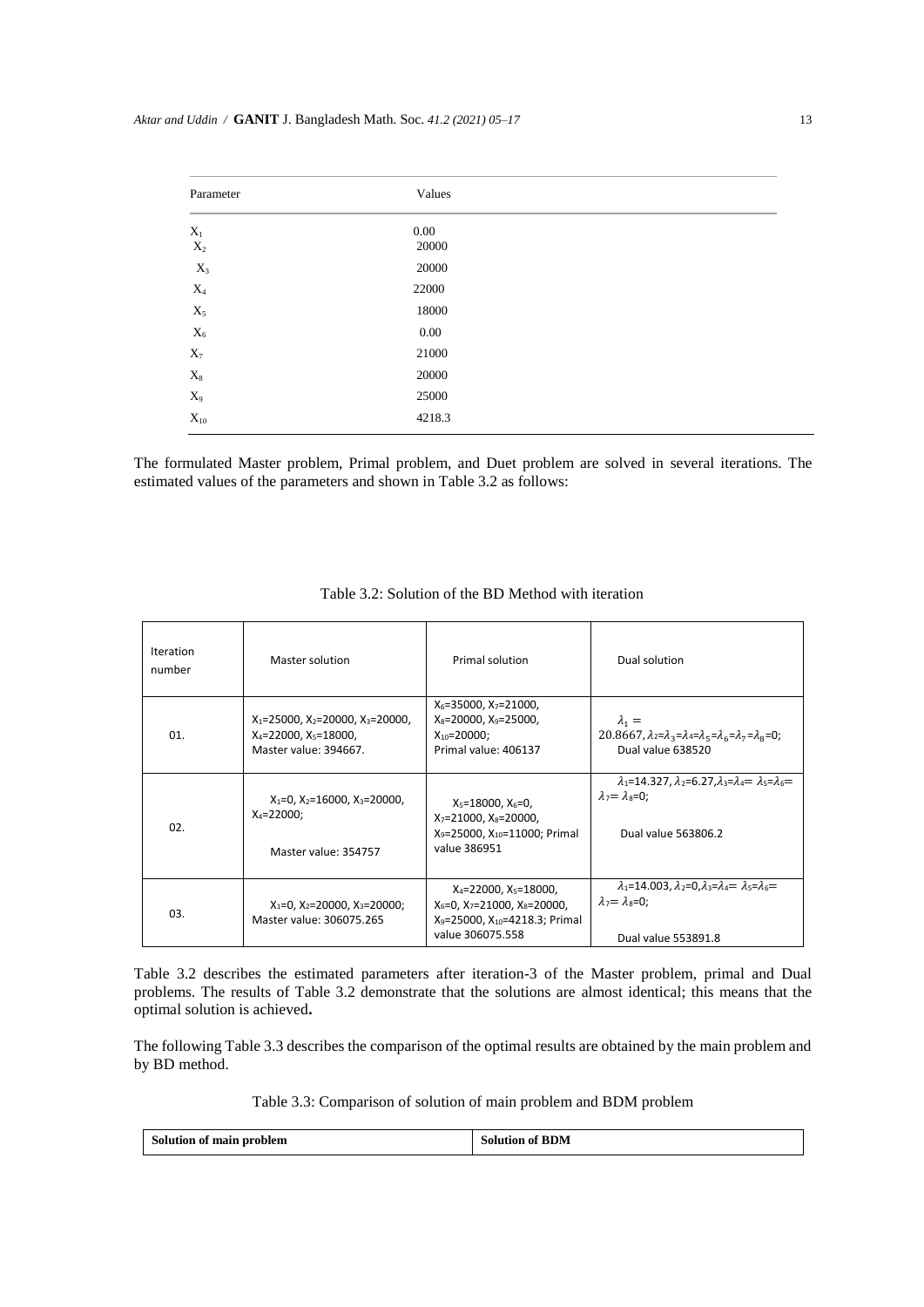| $X_1=0$ , $X_2=20000$ , $X_3=20000$ , $X_4=22000$ , $X_5=18000$ , $X_6=$ |
|--------------------------------------------------------------------------|
| 0, $X_7 = 21000$ , $X_8 = 20000$ , $X_9 = 25000$ , $X_{10} = 4218.1$ ;   |
| objective $z = 623194.859$                                               |
|                                                                          |

In the following Fig. 1.1 and Fig 1.2, show that relation among selling price, profit, and cost of numerous parameters. Fig1.1 shows that profit has negative influence with selling price. Fig 1.2 describes that labor and machine cost is very low in compare to raw materials cost.



Fig 1.1: Selling price and profit







Fig1.3: Decreasing of profit by increasing cost parameters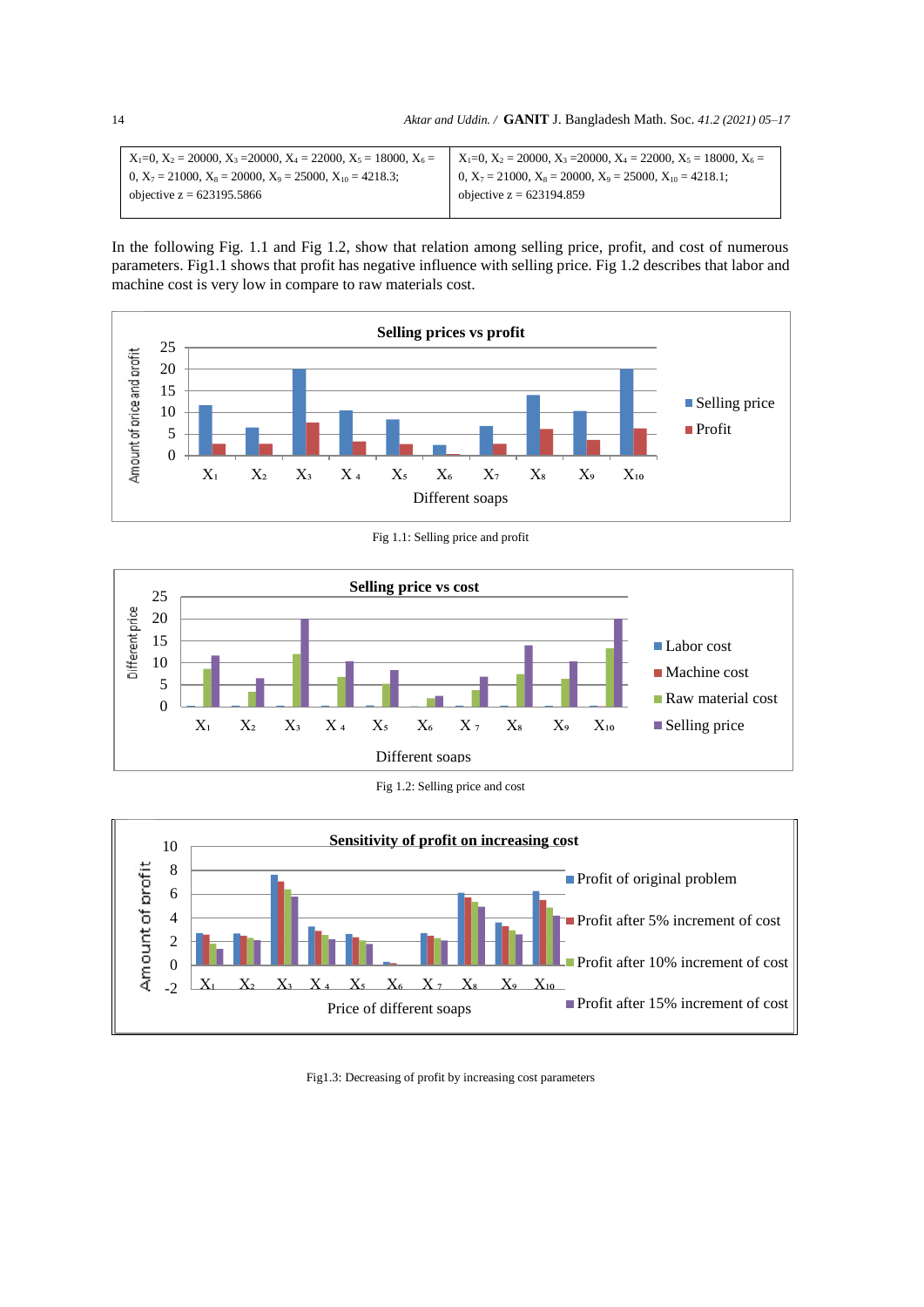

Fig 1.4: Increasing of profit by decreasing cost parameters



Fig 1.5: Profit analysis on raw material cost

In the Fig 1.3 and Fig 1.4 illustrate that all the cost parameters have significant effect of the profit. They demonstrate that how profit change if the cost parameters decrease. Further, if cost parameters decrease, then profit increase. From the Fig 1.5, it is shown that how profit changes if raw material cost changes. From the above Fig 1.5, if raw material cost increases profit decreases. Again, if the raw material cost decreases profit increases.Fig1.5 depicts the effects of raw materials cost on profit. Raw materials cost has significant influence on profit.

For the considered problem, the objective function is of maximization type and the objective function value gives the maximum profit. Here, the objective function value is 623195.5866. That means the maximum profit of the company is Tk 623195. From the result it is found that, 20000 unit of SornaliBati Soap, 20000 unit of Sornali Soap (2015), 22000 unit of Sornali Soap, 18000 unit of Mega Sornali Full Marka Soap, 0 unit of Mega Washing Powder (25g), 21000 unit of Mega Washing Powder (200g), 20000 unit of Mega Washing Powder (500g), 25000 unit of Mega Extra Washing Powder (200g), 4218 unit of Mega Extra Washing Powder (500g) are produced.

It is noticed from the result that, the production of product type one and six are zero. They are not so profitable. So, the company can stop to produce these two types of products. It is also noticed that production types three and ten are more profitable than other types of production. From sensitivity analysis, it has been found that if cost parameters increase by 5%, 10% and 15%, profit decrease. If cost parameters are decreased by 5%, 10%, 15% profit increase. It is also clear that labor cost and machine cost have not much effect on profit in the soap industry because labor cost and machine cost are very low in compare to other costs. Further, raw material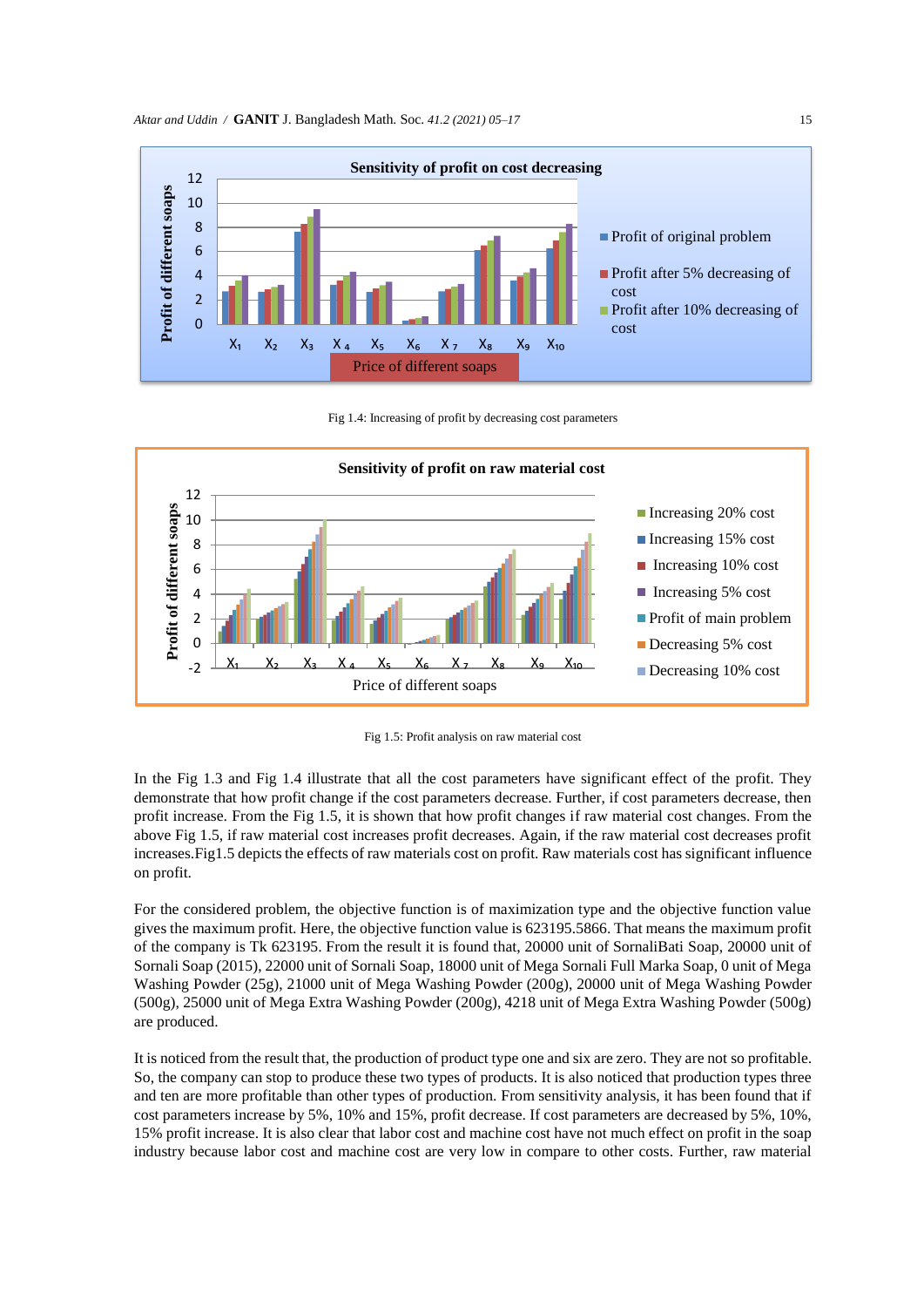cost is very much effective on profit. From the sensitivity analysis, it is also clear that if raw material cost can be reduced profit will be increased. It is shown that a small change can affect the profit a lot.

So, if the government can reduce tax and vat on raw materials of soap industry that is imported from abroad, this sector will become more profitable for the businessmen. If these raw materials can be produced in our country, soap industry will be more profitable in future than before. This sector can increase our GDP. It will also be able to contribute a lot to our economy. From this data, the company can easily get a clear idea about their profit, production rate and selling procedures. The main aim of any company is to maximize their gain with minimum resources. In the case of this company, they can get best profit with minimum cost. Dual variable that is shadow prices help the company to assume their profit. Now it can be said that, if the company uses mathematical modelling technique and plans about its production according to the optimal solution, obtained by computer programming, they will get an accurate idea about the cost, production rate and profit.

#### 4. Conclusion

In this paper it is shown that the maximization of profit of Mega Sorsnali Soap and Cosmetic Industries Ltd. BDM is used to maximize profit. After obtaining the optimal result sensitivity analysis is also used to see the changes of optimal result after changing cost parameters.

Here ten types of production from the selected company have been taken into consideration. Labor cost, machine cost and raw material cost have also been taken into consideration. Then using this data an LPP is formulated. In this LPP, objective function is to maximize profit. Labor cost, machine cost, raw material cost and other cost are considered as subject to constraints. Maximum production rate that the company gave us are also taken into consideration as subject to constraints. After that this LPP is solved in AMPL. Then this problem is solved by BDM. Both solutions gave the same result. After that sensitivity analysis is discussed. Sensitivity analysis helps the company to improve their business policy. In the sensitivity analysis, we have increased cost parameters by 5%, 10% and 15%. Then we have found that profits decrease. Similarly, we have decreased cost parameters by same percentage. In this case, it is found that profits increase. Both cases are shown in the Fig 1.3 and Fig 1.4. We know that labor cost is very low in our country. We have taken machine cost also very low. But raw material cost is very high. In the Fig1.5 it is shown that if the raw material cost can be reduced this sector becomes more profitable. Like this company, applying of mathematical programming can help the owners of business organization to take correct decisions. This can identify the future production patterns and outlook resulting in the establishment of new production units, while thinking for maximizing profit and minimizing the cost of the company.

When we want to collect data the industry owners did not want to disclose their real data. In this study, we have collected data from a single industry. Future study can be done by collecting data from more industries to get better result. In future some other cost parameters such as transportation cost can be included. In this paper, there is no discussion on shadow price. In future, anyone can work on it. In future this model can be used in other industries.

#### **References**

- [1] Dantzig, G. B. and Wolfe, P., The Decomposition Algorithm for Linear Programming, *Econometrica*, 29(4): 767-778 (1961).
- [2] Sweeny, D. J. and Murphy, R. A., A Method of Decomposition for Integer Programs, *Operation Research*, 27(6): 1128-1141 (1979).
- [3] Benders, J. F., Partitioning Procedures for Solving Mixed-variables Programming Problems, *Numerische Mathematics*, 4(1): 238–252 (1962).
- [4] Laporte, G., Nobert, Y. and Desrochers, M., Optimal Routing with Capacity and Distance Restrictions, *Operations Research*, 33: 1050–1073 (1985).
- [5] Cai, X., McKinney, D. C., Lasdon, L. S. and Watkins, Jr. D.W., Solving Large Non Convex Water Resources Management Models Using Generalized Benders Decomposition, *Operations Research*, 49(2): 235–245 (2001).
- [6] Andreas, A. K. and Smith, J. C., Decomposition Algorithms for The Design of ANonsimultaneous